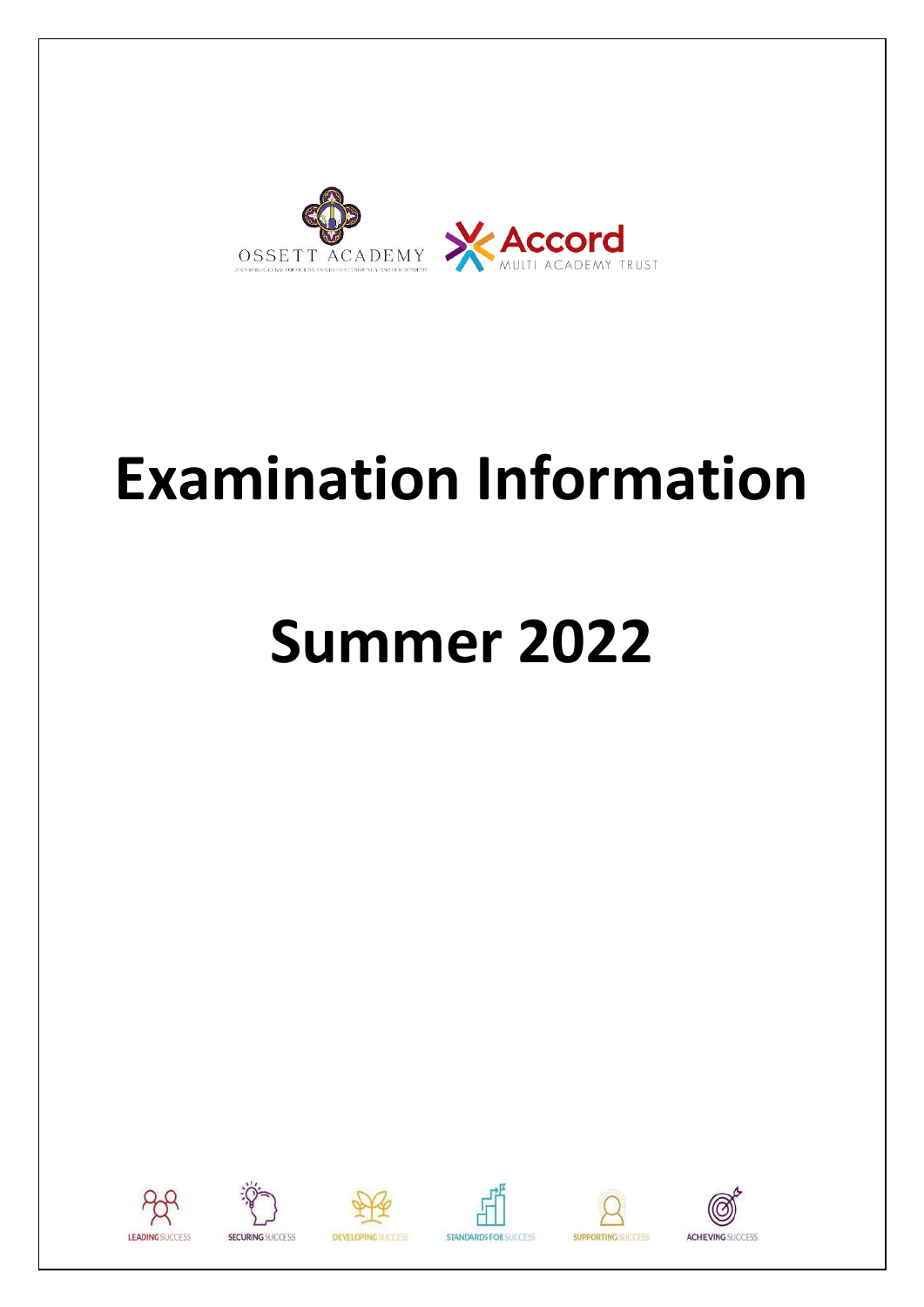## **INTRODUCTION**

These instructions are to guide you through the examination period. It is your responsibility to read them carefully to ensure you understand what is expected of you. Please share these instructions with your parents/carers.

## **BEFORE THE EXAMS**

## **TIMETABLES**

A general examination timetable has been given out. If you have any exam clashes PLEASE DO NOT PANIC, these will be resolved within JCQ regulations. Further individual timetables showing seat numbers will be given out approximately one week before the start of the summer season. You MUST check your room and seat number before each exam. Please do not bring the timetable in the exam room.

Please check your individual timetable carefully to make sure you are sitting all the exams at the level/tier you are expecting. Particularly check that all personal details e.g. your date of birth and the spelling of your name (the name on your certificate will be your LEGAL surname). All these details need to be accurate as they will appear on your certificates which are difficult to change once, they have been awarded.

## **LOCATION OF EXAMS**

Most exams will take place in the sports hall, unless you have sat elsewhere during mock/internal tests. Occasionally various classrooms will be used. Venues will be on the individual timetables given out in May.

## **TIME OF EXAMS**

Please check the start times of your exams carefully, morning exams start at 9.00 am and afternoon exams start at 1.00 pm. You must arrive at least 10 minutes before your exam. Late arrivals will be notified to the exam boards and your paper may not be accepted.

## **CANDIDATE NUMBERS**

Candidate numbers are a four-digit number unique to you; it will be the same for every external examination you sit. Please try to learn this number, but don't panic if you forget











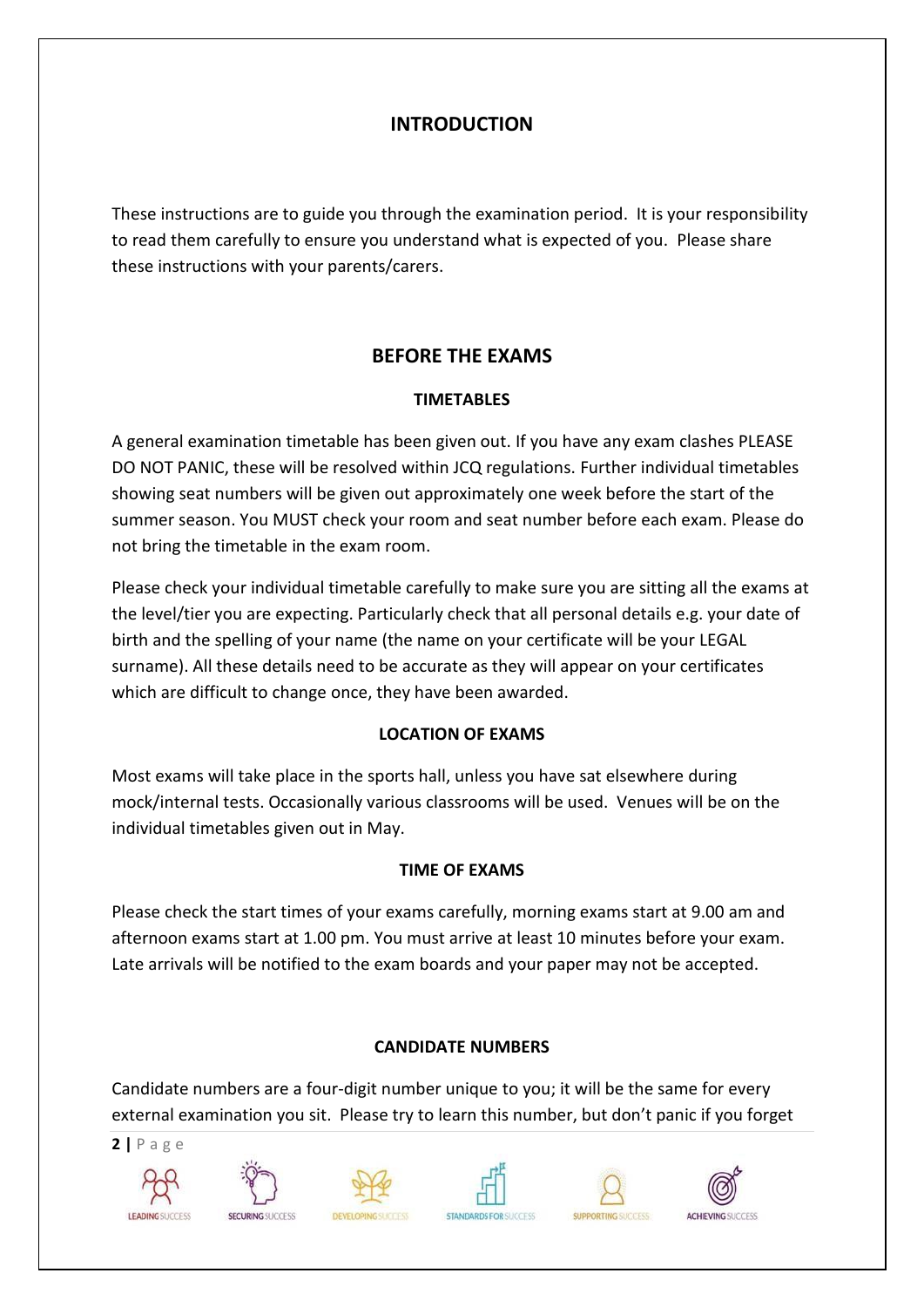it, an invigilator will be able to tell you. When completing an exam paper you MUST fill in ALL of your details on the front, this must include your LEGAL name, candidate number, centre number and for most papers, a signature.

## **EQUIPMENT**

- $\triangleright$  You are responsible for providing your own equipment for examinations. Bring with you: 2 x **BLACK** pens, 2 x HB pencils, an eraser, ruler and pencil sharpener.
- ➢ Equipment should be in a **transparent** pencil case or a transparent plastic bag
- ➢ For some exams coloured pencils, highlighters, compasses, protractors etc. may also be required
- $\triangleright$  Calculators are allowed for most exams, bring your own. Calculator cases are not allowed, and you should clear anything that is stored on it.

## **BAGS & COATS**

Bags and coats are **NOT ALLOWED** in the exam halls.

## **DURING THE EXAM**

## **REGULATIONS**

Familiarise yourselves with the Information to Candidates given out with your statement of entry. A copy of this along with other useful information can be found on school website under exams section. Any breach of these regulations could lead to disqualification from all subjects. The school MUST report any breaches to the Awarding Body.

You **MUST NOT BE IN POSSESSION OF A MOBILE PHONE, WATCH OR ANY OTHER UNAUTHORISED MATERIALS DURING AN EXAMINATION.** If a mobile phone (or any other type of electronic communication or storage device) is found in your possession during an examination (**even if it is turned off**) it will be taken from you and a report made to the appropriate exam board. **NO** exceptions can be made. Please leave mobile phones etc. with your other belongings in a safe place.

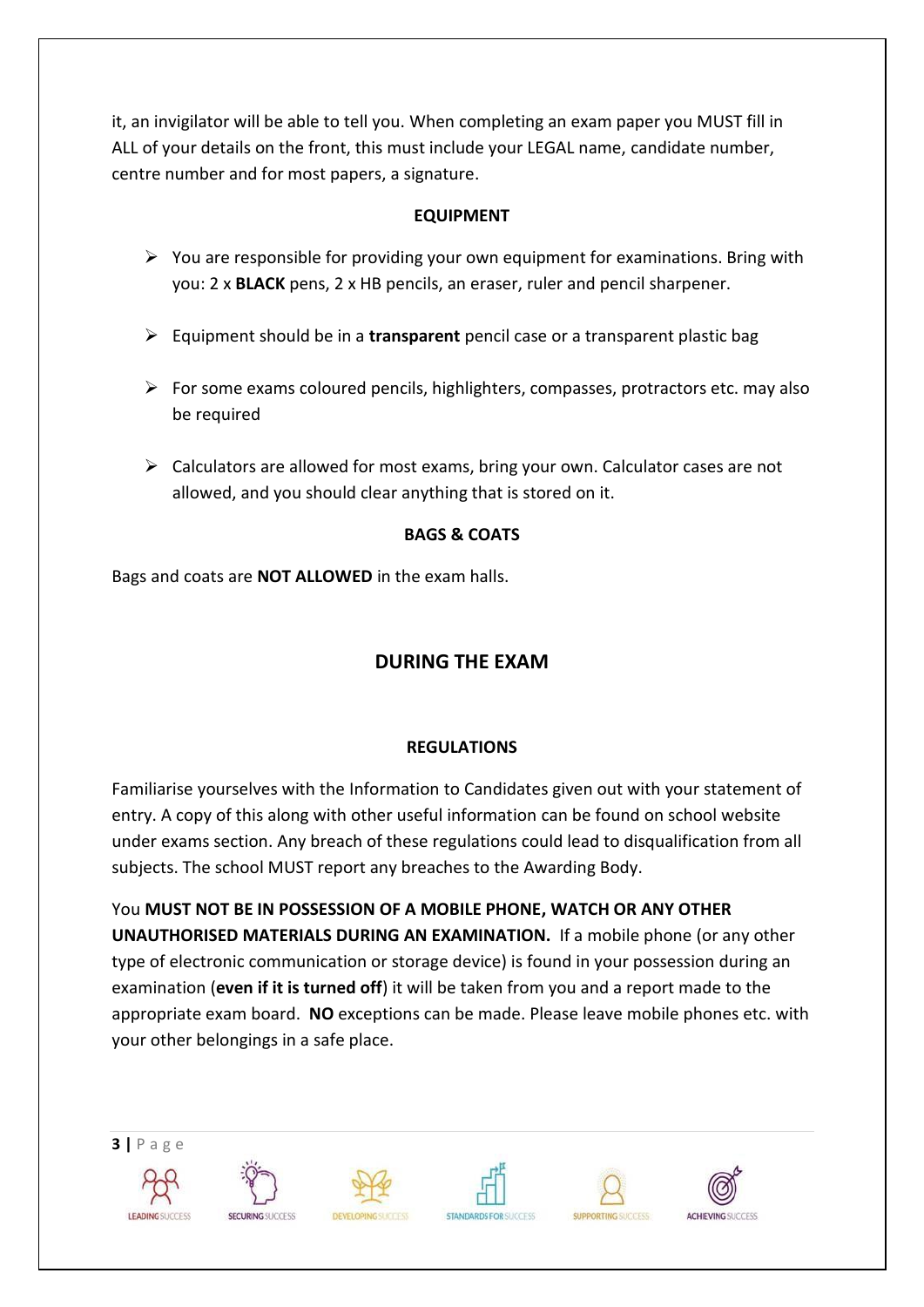#### **CONDUCT**

- $\triangleright$  Do not speak or communicate in any way with other students in the exam room from the time you enter to the time you leave. Communicating (**which includes turning around!**) with other students could result in the examination board returning all your scripts **ungraded.**
- ➢ Persistent disruptive behaviour is seen as malpractice and **will** be reported to the Awarding Body.
- ➢ If you finish an exam early you will not be permitted to leave so **check** your paper and sit quietly, there will still be others working around you!

## **EXAMINATION PAPERS**

- $\triangleright$  **LISTEN** to the instructions and notices read out by the invigilators there may be an amendment to the exam paper you need to know about. **READ** all the instructions and advice on the front of the question paper and number your answers clearly.
- ➢ Check you have the **correct** question paper, subject and tier. **Put your hand up and ask** if you are unsure about your paper or any instructions you have been given – a mistake is much harder to put right once you have completed the paper. Invigilators can contact the Exam Officer at any time if you have a problem that cannot be solved within the exam hall.
- $\triangleright$  All calculations, and rough work must be written in your answer book. Draw a line through any material you do not wish to be marked. Do not draw, graffiti, or write offensive comments on your exam papers – the board may refuse to accept your paper.
- ➢ If you think there is an error on the paper, **raise your hand and inform an invigilator**. Continue with the paper and return to the question once the error has been investigated and further instructions have been given to you.

## **UNIFORM/DRINK**

**Full school uniform** must be worn in all examinations. Water may be brought into the exam room in a clear bottle **with the label removed.**

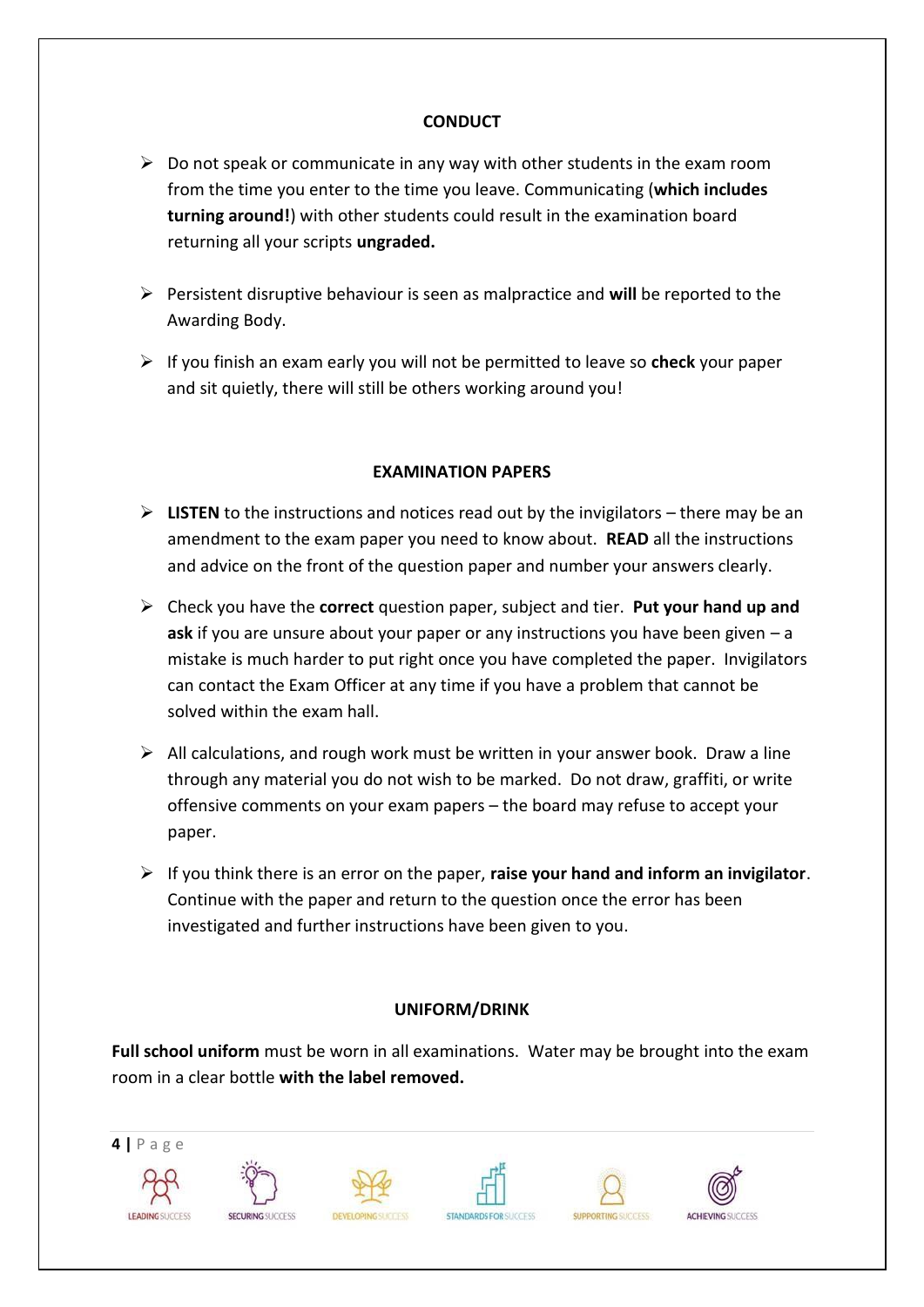## **TOILET/ILLNESS**

- ➢ If it is **absolutely necessary** to use the toilet, you will be escorted there by an invigilator. Make sure you go **BEFORE** each exam. You will only be allowed extra time to finish your exam paper if you have known medical reasons.
- $\triangleright$  If you feel unwell or need to leave the examination room for any other reason, raise your hand and inform the invigilator – you will need to be escorted

#### **INVIGILATORS**

- $\triangleright$  Students are expected to behave in a respectful manner towards all invigilators and follow their instructions at all times.
- $\triangleright$  Invigilators cannot discuss the exam paper with you or explain the questions.

#### **FIRE ALARM**

In the event of the bell sounding, stop working and await further instructions. If the exam venue requires evacuation, you must leave everything on your desk and follow the instructions of the invigilators at all times. You should exit calmly and **IN SILENCE.**

## **ABSENCE FROM EXAMINATIONS**

- $\triangleright$  If you experience difficulties during the examination period (e.g. illness, injury, personal or travel problems) please inform the Examinations Officer at the earliest possible point so we can help or advise you.
- ➢ Only in 'exceptional circumstances' are candidates allowed special consideration for absence from any part of the examination.
- $\triangleright$  It is essential that medical or other appropriate evidence is obtained on the day by the candidate/parent and given to the Examinations Officer without delay in all cases where an application is to be made for special consideration. A self-certification form (JCQ/ME Form 14) can be obtained from the Exams Officer which can be countersigned by your doctor or nurse.

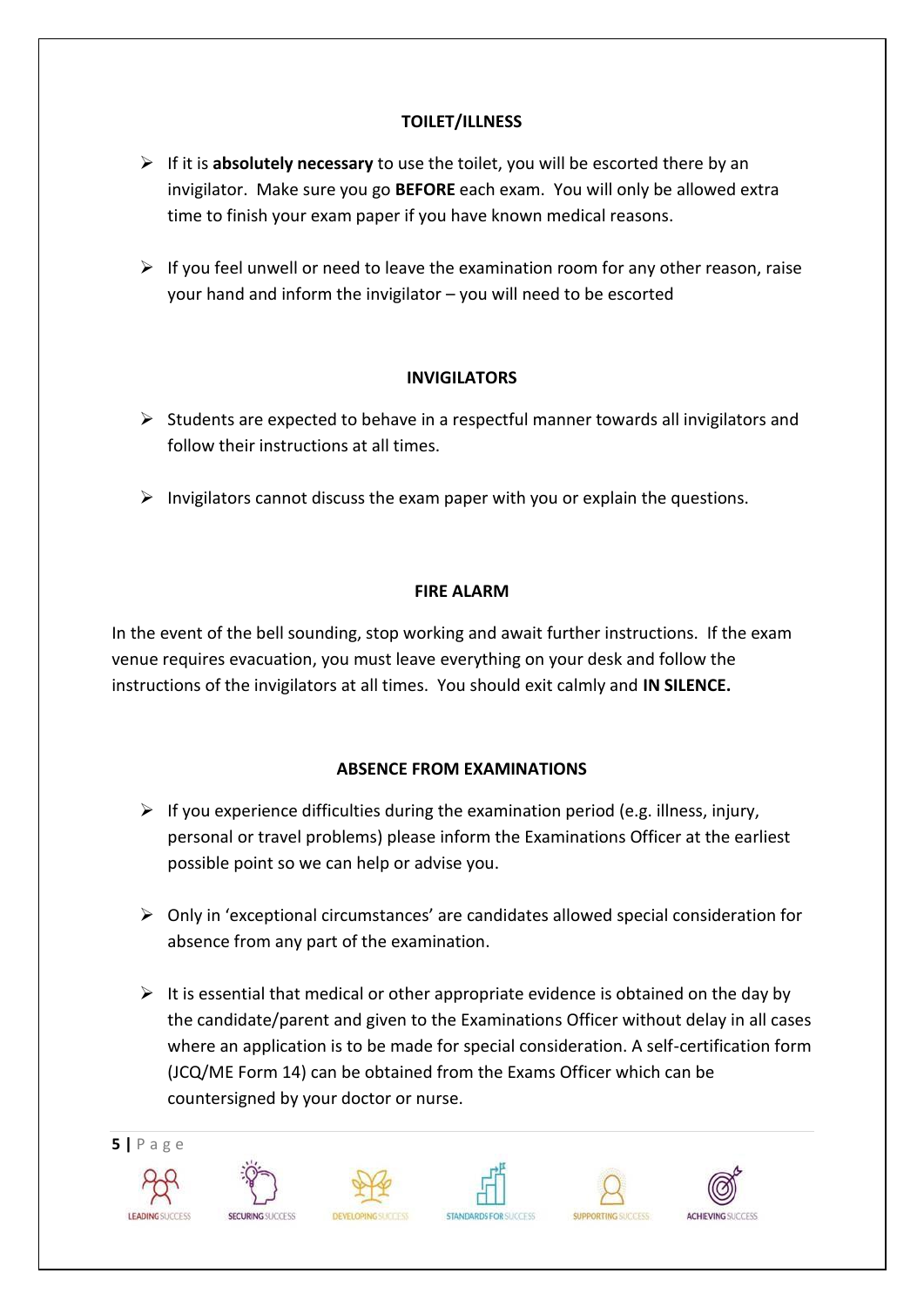- $\triangleright$  For an award of a grade by special consideration, where a student misses part of an exam through illness or personal misfortune, a minimum of 25% of the examination must have been completed. Contact the Examinations Officer for advice.
- ➢ Parents and candidates are reminded that the school **will require payment of entry fees** should a candidate fail to attend an examination without good reason and without informing the school.

## **AFTER THE EXAMS**

## **NOTIFICATION OF RESULTS**

 $\triangleright$  GCE results can be collected from the school on:

## **THURSDAY 18th AUGUST 2022**

 $\triangleright$  GCSE results can be collected from the school on:

## **THURSDAY 25 th AUGUST 2022**

- $\triangleright$  If you are unable to collect your results in person you can nominate someone to collect them on your behalf, but they must have written permission, signed by you. If they do not have this letter, we will **NOT** release your results
- ➢ **No** results will be given out by telephone under any circumstances

## **ENQUIRIES ABOUT RESULTS**

- $\triangleright$  When the GCSE examination marks are issued, school will identify those students who may benefit from a review of marking of their paper and with the consent of the pupil, we may apply for a Review of Marking of the paper/s involved. N.B consent must be obtained because marks may go down as well as up.
- $\triangleright$  Any Reviews of Marking which are requested by parents without the support of the school will need to be paid for **BEFORE** sending to the Examining Board. Please speak to the Examinations Officer for advice.

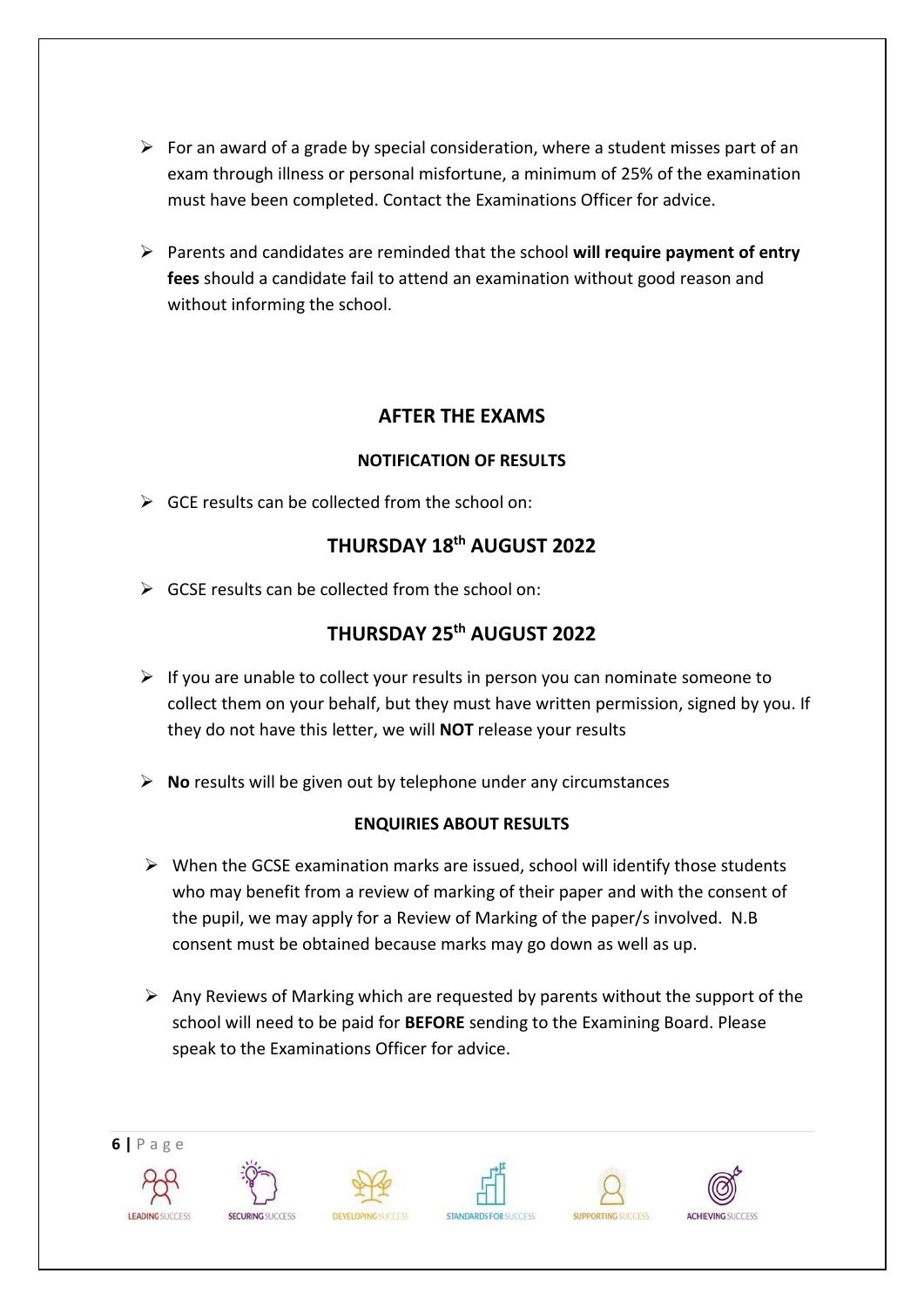## **CERTIFCATES**

- $\triangleright$  Certificates will be available for collection from school after Christmas half-term, dates will be confirmed nearer the time.
- ➢ Any relative/friend collecting certificates on your behalf will need a **signed note of authorisation** from you.
- $\triangleright$  If you lose your certificates, you will need to request a replacement from each awarding body (Approx. £50 per certificate) **KEEP THEM SAFE!!**

## **THE FINAL WORD!**

## **\*\*\*REMEMBER\*\*\***

During the exam period, make sure that you get plenty of sleep and exercise – tired people do not perform well in exams!

All staff members would like to wish you

## **GOOD LUCK!!!**











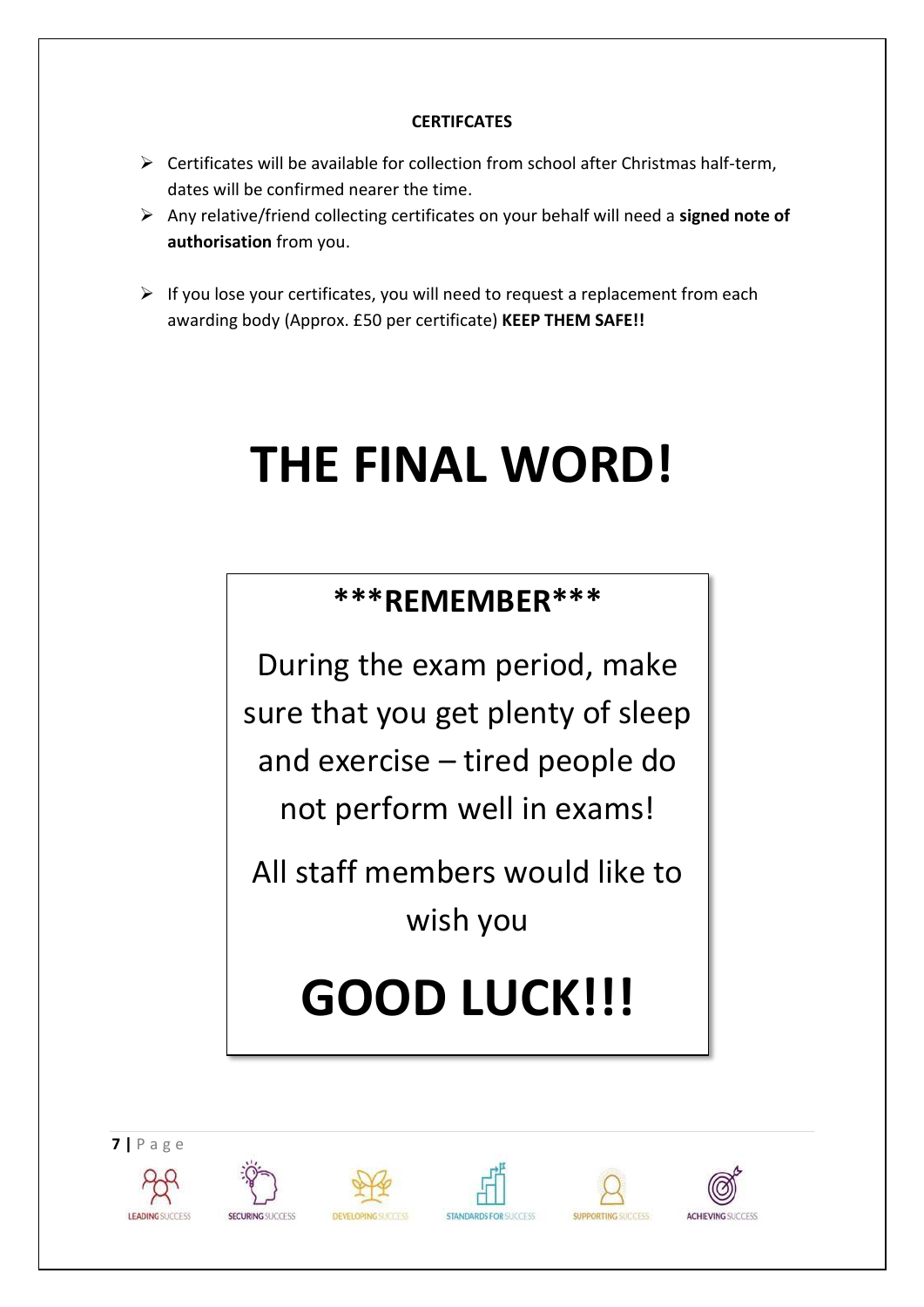## **FURTHER INFORMATION**

#### **Exam Board Websites:**

**EDEXCEL:** https://qualifications.pearson.com/en/support/support-foryou/students.html

**AQA:** <http://www.aqa.org.uk/student-support>

**OCR:** <http://www.ocr.org.uk/ocr-for/learners-and-parents/>

**WJEC:** <http://www.wjec.co.uk/students/>

## **ADDITIONAL INFORMATION**

Below you will find some links to additional information/documentation you need to be aware of in advance of your examinations. Please ensure you read these thoroughly.

<http://www.jcq.org.uk/exams-office/information-for-candidates-documents>

<http://www.jcq.org.uk/exams-office/exam-room-posters>

## **JCQ Information for candidates – controlled assessments**

You **must** read this information if you are undertaking any legacy GCSE qualifications that contain elements of controlled assessment.

## **JCQ Information for candidates – non-examination assessments**

You **must** read this information if you are undertaking any reformed GCE & GCSE qualifications that contain elements of non-examination assessment*.* 

## **JCQ Information for candidates – on-screen tests**

You **must** read this information if you will be undertaking any externally assessed on-screen tests as part of your qualification(s).

## **JCQ Information for candidates – written exams**

You **must** read this information before you undertake any externally assessed written exams.

## **JCQ Information for candidates – Privacy Notice**

You **must** read this information as it informs you how the *"JCQ awarding bodies will process your personal data."* 

## **JCQ Information for candidates – social media**

**8 |** P a g e